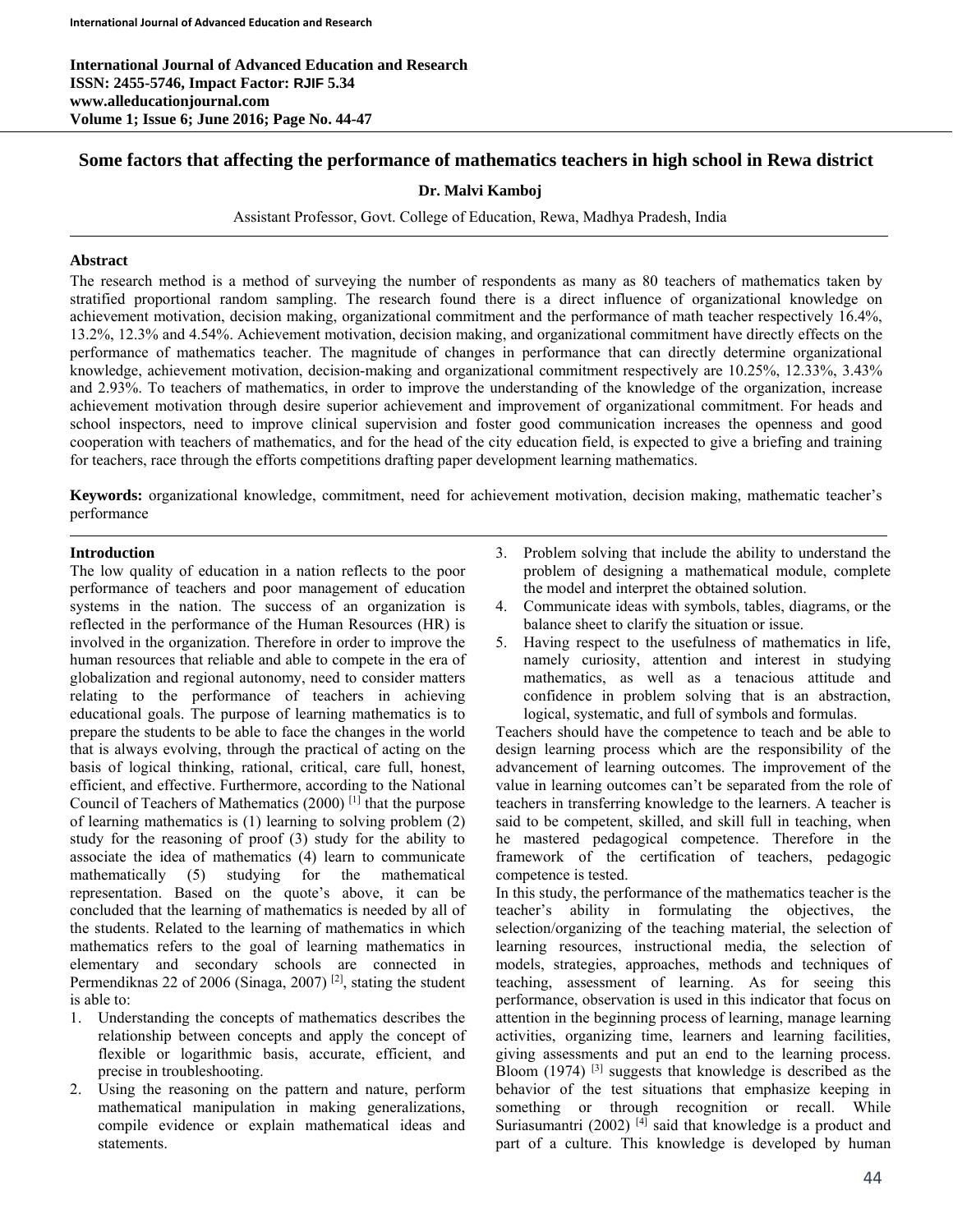resources through the process of learning about various aspects of life. In philosophical, this knowledge is what is known to all humans whether it is religion, belief, art, morals, or science. The Criteria that differentiate knowledge from other knowledge or scientific disciplines from other disciplines is the basic of ontology, epistemology and axiology. The View of modern organization theory by Cleland and King (1969) [5], the organization is seen as a system. The system is described as an integrated assembly of the interaction between the elements that are designed to accomplish a function that is determined by means of cooperation (a system may be defined as an assembly of interacting integrated elements cooperatively designed to carry out a predetermined function). Based on the description above can be synthesized that theory of knowledge is knowledge of mathematics teacher organizations towards the basic principles of the Organization consisting of theory and practice of organization, understanding the organization, division of labor, the purpose of the organization, delegation of authority, work procedures, formalization, teamwork, preparation of job descriptions, organizational structure, span of control. The practice of organizational includes; technology application, coordinating resources, program planning, reward systems, inter-personal interaction, system analysis.

Warsanto  $(2002)$  <sup>[6]</sup> explains that the motivation comes from the Latin, movere means move. There are three aspects of motivation that can be identified, namely:

- 1. The power that drives or causes a person to behave in certain activities,
- 2. The existence of a strong purpose, and
- 3. Morale is maintained at all times.

It shows that a person who has power to be motivated to achieve goals and keep in applying to the task while Sasse  $(1981)$  <sup>[7]</sup>, suggested that the motivation is the desire for someone to do the work, he acts and challenged so he was willing to work hard. McClelland (2000)<sup>[8]</sup> describes that the many needs of human beings, the most emphasized are: 1). Achievement, 2). Authority or Power, and 3). Cooperation. The Affiliation need is the encouragement of a person to perform his duties so that he can get the attention of other people (co-workers, or people in their environment) either through cooperation or friendship. From several studies

conducted by experts proved that the motivation of employees is related to performance.

According to Robbins (1991)<sup>[9]</sup> stated that the commitment of the Organization is the orientation to the worker towards the organization in the form of loyalty to do the duty, the identification of the values and goals of the organization, and the involvement to the goals of the job. According to Bryson  $(1995)$  [10], the commitment leads to the unity of the working team and improving the skill and performance.

A job may require the interaction of the group, which acts as a reinforcement for a worker who is needed to join (Affiliation). Based on the statement, it is so clear that the commitment of the organization caused by the needs of autonomy to join. Based on the description above, it could be synthesized that the organizational commitment is the ability of the mathematics teacher to commit and accept the existences of the school as his/her life by doing all the procedures which related to his/her responsibility of the job that she or he has in the school in which there is a willingness to work hard, have a sense of responsibility, loyalty, proudly and concern for the job.

## **2. Methodology**

The populations of the sample in this study were all the mathematics teachers of junior high school in Rewa district. The sample in this study consists of 102 people who use stratified proportional random sampling technique. Based on Cochran formula, it will be obtained proportions of public and private junior high school. This research was conducted through a survey method using questionnaires, pre-test and post-test, and observation as an instrument, meanwhile, to test the hypothesis used one way anova.

#### **3. Results and discussion**

Based on the data analysis of this study, there are five variables are found, namely (1) Organizational Knowledge variables, (2) Achievement Motivation variables, (3) Organizational Commitment variables, (4) Decision-making variables, and (5) Performance mathematics teacher variables. The results of questionnaires, tests and observation sheet can be seen in Table 1 below:

| Table 1: Description of data analysis towards the variables of the research |  |
|-----------------------------------------------------------------------------|--|
|-----------------------------------------------------------------------------|--|

|                       | $\mathbf{X}_1$ | $\mathbf{X}_2$ | $\mathbf{X}_3$ | $\mathbf{X}_4$ | $\mathbf{X}_5$ |
|-----------------------|----------------|----------------|----------------|----------------|----------------|
| Sample (n)            | 80             | 80             | 80             | 80             | 80             |
| Mean Total Scores     | 99.38          | 117.68         | 89.09          | 103.85         | 198.36         |
| Mean on Scale 1-5     | 3.5            | 4.06           | 3.43           | 3.58           | 4.31           |
| Levels of achievement | 71%            | 81%            | 69%            | 72%            | 86%            |
| Standard of deviation | 8.54           | 9.84           | 9.12           | 8.05           | 14.49          |
| Minimum scores        | -81            | 90             | 72             | 83             | 158            |
| Maximum scores        | 118            | 134            | 110            | 121            | 223            |

Explanation:

- **X1:** Organizational knowledge,
- **X2:** Motivation achievement,
- **X3:** Decision-making,
- $X_4$ : Organizational commitment,  $X_5$ : performance of mathematics teacher

In accordance to the theoretical model in this experiment, there are seven hypothesis tested by Path Analysis.

By using the tools of computer program applications obtained a summary of the results of correlation analysis and path analysis between the exogenous variables as endogenous variables in Table 2 below.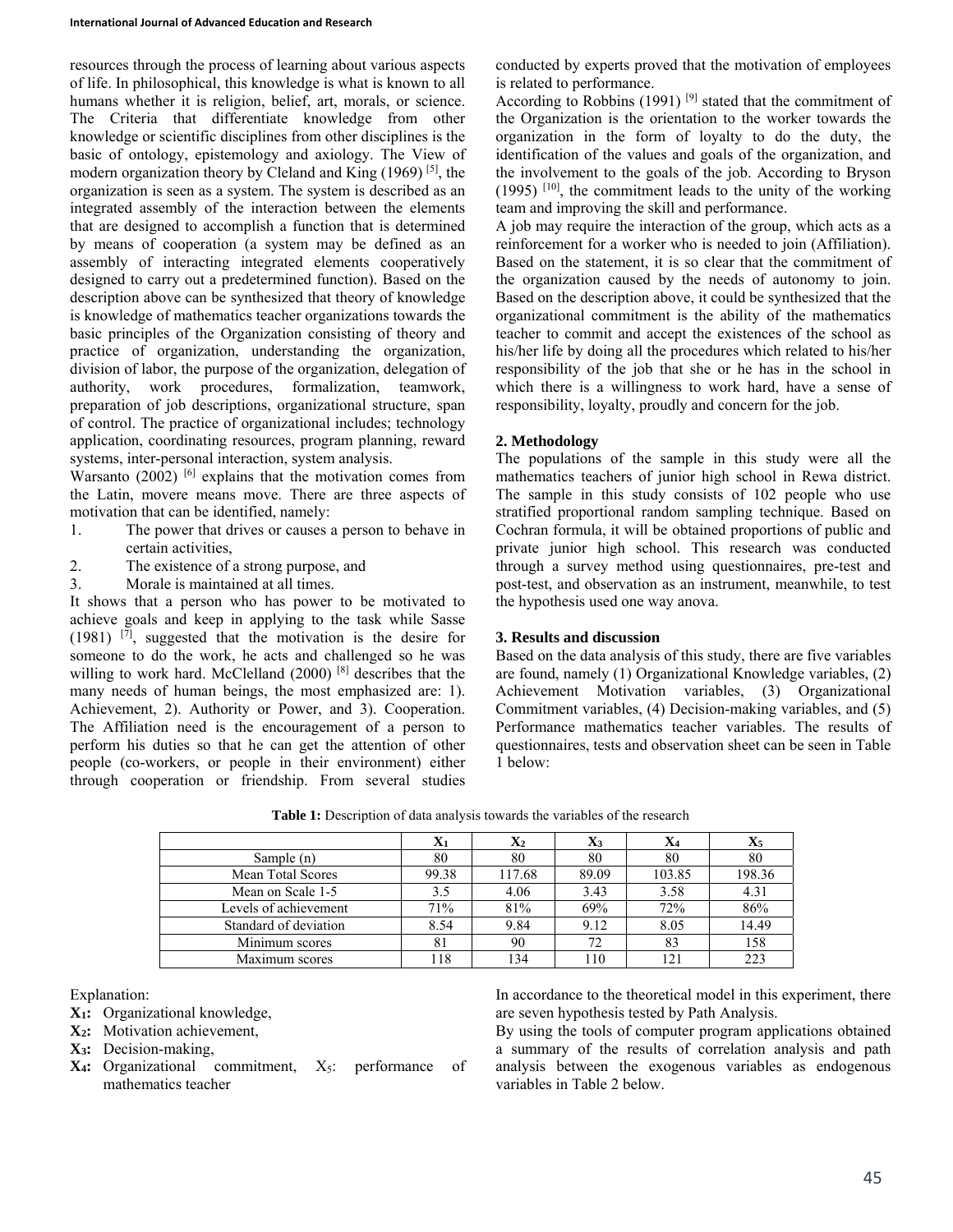| <b>Table 2:</b> The results of the correlation and path analysis between exogenous and endogenous variables and the significance |
|----------------------------------------------------------------------------------------------------------------------------------|
|----------------------------------------------------------------------------------------------------------------------------------|

| Number of Hypothesis | <b>Coefficient of correlation</b> | <b>Significance</b> | <b>Coefficient of Path analysis</b> | <b>T</b> <sub>test</sub> | <b>Significance</b> | <b>Explanation</b> |
|----------------------|-----------------------------------|---------------------|-------------------------------------|--------------------------|---------------------|--------------------|
|                      | $r12 = 0.404$                     | 0.000               | $0.21 = 0.404$                      | 4.422                    | 0.000               | Significant        |
|                      | $r13 = 0.362$                     | 0.000               | $\rho 31 = 0.362$                   | 3.884                    | 0.000               | Significant        |
|                      | $r14 = 0.349$                     | 0.000               | $0.41 = 0.349$                      | 3.724                    | 0.000               | Significant        |
|                      | $r15 = 0.481$                     | 0.001               | $0.51 = 0.213$                      | 2.362                    | 0.020               | Significant        |
|                      | $r25 = 0.557$                     | 0.000               | $0.52 = 0.3151$                     | 3.966                    | 0.000               | Significant        |
|                      | $r35 = 0.392$                     | 0.006               | $p53 = 0.185$                       | 2.176                    | 0.032               | Significant        |
|                      | $r45 = 0.372$                     | 0.003               | $0.54 = 0.171$                      | 2.028                    | 0.045               | Significant        |

\* All of the coefficients of path analysis have t-test bigger than t-table 5%, is 1.66. So that, all of the path analysis are significantly affect the variables.

**Table 3:** The table of the effects of direct and indirect of the organizational knowledge  $(X_1)$ , achievement motivation  $(X_2)$ , decision-making  $(X_3)$ , and the organizational commitment  $(X_4)$  to the performance  $(X_5)$ 

| ⁄ arıables          | $(X_2)$<br>motivation<br>nevement | <b>Decision making</b><br>$(X_3)$ | Urganizational<br>commitment<br>۰Δ4 |
|---------------------|-----------------------------------|-----------------------------------|-------------------------------------|
| tiona.<br>knowledge |                                   |                                   | $\sim$ $\sim$                       |

Based on table 3 above it can be seen that the direct effect of organizational knowledge  $(X_1)$  on Achievement motivation  $(X_2)$  of 0.164

In the same way organizational knowledge gained directly influence on decision making at 0.132. As for the organizational knowledge variable on the organizational commitment is equal to 0.123.

in achievement motivation  $(X_2)$ , decision making  $(X_3)$  and organizational commitment  $(X_1)$ , respectively amounted to 16.4%, 13.2% and 12.3%.

Furthermore, the calculations of the effects of direct and indirect of the organizational knowledge  $(X_1)$ , Achievement motivation  $(X_2)$ , Decision  $(X_3)$  and Organizational commitment  $(X_4)$  against performance  $(X_5)$  as shown in table 4.

So the organizational knowledge  $(X_1)$  directly affect changes

**Table 4:** The table of the effects of direct and indirect of the organizational knowledge  $(X_1)$ , achievement motivation  $(X_2)$ , decision-making  $(X_3)$ , and the organizational commitment  $(X_4)$  to the performance  $(X_5)$ 

| Variable       |                                 |                | Indirect effect to $X_5$ by |            |       |                         |       | Non-anova |
|----------------|---------------------------------|----------------|-----------------------------|------------|-------|-------------------------|-------|-----------|
|                | Direct effect to X <sub>5</sub> | $\mathbf{X}_1$ | $\mathbf{X}_2$              | X3         | $X_4$ | <b>Total of effects</b> | Ø     |           |
| $\Delta$ 1     | 0.0454                          |                | 0.030                       | 0.014      | 0.013 | 0.1025                  |       |           |
| $\rm X_2$      | 0.1232                          |                |                             |            |       | 0.1233                  | 0,030 | 0,042     |
| $\mathrm{X}_3$ | 0.0342                          |                |                             |            |       | 0.0343                  | 0.014 | 0,024     |
| X4             | 0.0292                          |                |                             |            |       | 0.0293                  | 0.013 | 0,022     |
| Jumla          | $\sim$ $\sim$                   |                |                             | $\Delta x$ |       | 0.2891                  | 0,057 | 0,088     |

**Explanation:**  $S =$  Components of Spurious; and  $U =$  Components of Un-analyzed.

Based on the table 4 above, it can be seen that there is a direct effect on the Organizational Knowledge  $(X_1)$  to the Performance  $(X_5)$  is about 0,054. The Indirect effect of the Organizational Knowledge  $(X_1)$  to the Performance  $(X_5)$  by the Achievement Motivation  $(X_2)$  is about 0,030. The Indirect effect of the Organizational Knowledge to the Performance  $(X_5)$  by the Decision-making  $(X_3)$  is about 0.014.

The Indirect effect of the Organizational Knowledge  $(X_1)$  to the Performance  $(X_5)$  by the Organizational Commitment  $(X_4)$ is about 0.013. So, the total score of the direct and indirect effect of the Organizational Knowledge towards the Performance  $(X_5)$  is about 0.1025. Thus, the power of direct and indirect of the Organizational Knowledge  $(X_1)$  effects on the changes in the Performance( $X_5$ ) about 10.25%.

In the same way, the effects of the direct/indirect of  $X_2$ ,  $X_3$ , and  $X_4$  variables can be seen in the table above. Based on the findings of this study, it can be concluded that:

The performance of mathematics teacher in Rewa district is enough, because there are 33 people or 41.25% are in this category. While those who are in the category of less enough, there are 31 people or 38.75% and in low category there are 9 people or 11.25%. As for the high category just 7 persons or 8.75%.

The Organizational Knowledge of the mathematics teacher which include as the high category is about 36 persons (45.00%) and 15 persons (18.75%). While the category of low is about 16 persons (20.00%). The results above shows that the mathematics teacher still needs to be improved in understanding of the organization, understanding of the tasks given in teaching mathematics start on planning stage, implementation and evaluation stage to the success of the learning process.

The results of this study also shows that the distribution scores of Achievement Motivation category is only 14 persons (17.50%) are on the average class, while there are 35 persons (43.75%) are low from the average class. This Achievement motivation approach still needs to be improved through the motivation of Principals, Supervisors and the Head of the Education Department. The Results of this study supports the statement of Grifin  $(2004, p. 38)$ <sup>[11]</sup> which states that a person's performance is determined three things: motivation, ability and environment.

The findings of this study shows that there are 41 persons (51.25%) above the average, while 12 persons (15.00%) are under the average category. These results show that the understanding of the mathematics teacher to decision making still low, while the task of a mathematics teacher always make good decisions in the learning process involves the material aspects of mathematics as well as aspects of the learning process. Because of the mathematics teacher is a leader in the